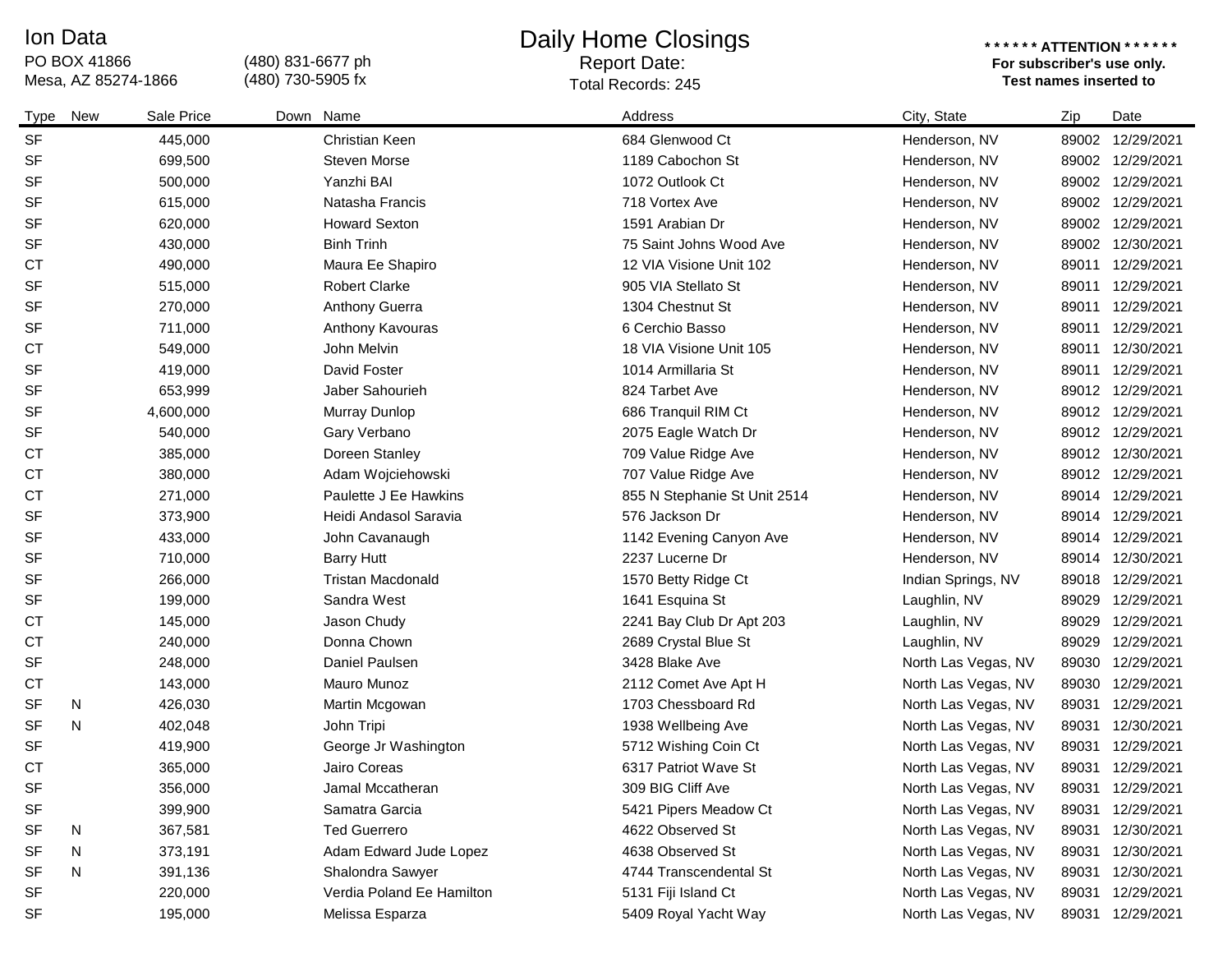| <b>Type</b> | New | Sale Price | Down Name |                                | Address                     | City, State         | Zip   | Date             |
|-------------|-----|------------|-----------|--------------------------------|-----------------------------|---------------------|-------|------------------|
| SF          |     | 386,000    |           | Jesus Alarcon                  | 2102 Heritage Ridge Ave     | North Las Vegas, NV | 89031 | 12/29/2021       |
| <b>SF</b>   |     | 420,000    |           | Paula Jentile                  | 4124 Annendale Ave          | North Las Vegas, NV | 89031 | 12/29/2021       |
| <b>SF</b>   | N   | 420,800    |           | Wen Cheng                      | 4520 Pointleaf St           | North Las Vegas, NV | 89032 | 12/29/2021       |
| <b>SF</b>   |     | 305,000    |           | David Swale                    | 1908 Elmo Garden Ct         | North Las Vegas, NV | 89032 | 12/29/2021       |
| <b>SF</b>   | N   | 438,000    |           | Pedro Francisco Leonardo Moran | 4536 Pointleaf St           | North Las Vegas, NV | 89032 | 12/29/2021       |
| <b>SF</b>   |     | 560,000    |           | Barbara Brekke                 | 1043 Starlight Terrace Way  | Mesquite, NV        | 89034 | 12/29/2021       |
| SF          |     | 724,900    |           | <b>Vincent Mitz</b>            | 3129 Giverny Bridge Ave     | Henderson, NV       | 89044 | 12/29/2021       |
| SF          | N   | 489,500    |           | Vache Amirian                  | 12756 Silver Satin St       | Henderson, NV       | 89044 | 12/29/2021       |
| <b>SF</b>   | N   | 510,000    |           | Marissa Johnson                | 488 Silverweed Ave          | Henderson, NV       | 89044 | 12/29/2021       |
| <b>SF</b>   |     | 435,000    |           | Rogerio Davila                 | 2560 Red Planet St          | Henderson, NV       | 89044 | 12/29/2021       |
| <b>SF</b>   |     | 670,000    |           | Deivid Pugal                   | 2158 Tortona St             | Henderson, NV       | 89044 | 12/29/2021       |
| <b>SF</b>   |     | 495,000    |           | Tony Rigby                     | 3129 Valadon Ave            | Henderson, NV       | 89044 | 12/29/2021       |
| <b>SF</b>   |     | 495,320    |           | Elizabeth Montenegro           | 2519 Ballatore St           | Henderson, NV       | 89044 | 12/29/2021       |
| SF          |     | 705,000    |           | Sol Reisin                     | 7 Hammock Dunes Ct          | Henderson, NV       | 89052 | 12/29/2021       |
| <b>CT</b>   |     | 210,000    |           | Ashwin Udayakumar              | 950 Seven Hills Dr Unit 117 | Henderson, NV       | 89052 | 12/30/2021       |
| <b>SF</b>   |     | 620,000    |           | <b>Matthew Mcgee</b>           | 2284 Tedesca Dr             | Henderson, NV       | 89052 | 12/29/2021       |
| <b>SF</b>   |     | 659,900    |           | Ge GUO                         | 2937 Barboursville Ct       | Henderson, NV       |       | 89052 12/29/2021 |
| SF          |     | 684,000    |           | Daphne Disanto                 | 2590 Downeyville Ave        | Henderson, NV       |       | 89052 12/29/2021 |
| <b>CT</b>   |     | 325,000    |           | <b>Claudia Cervantes</b>       | 507 Rafkin Pl               | Henderson, NV       | 89052 | 12/29/2021       |
| СT          |     | 280,000    |           | Denise Lunetta                 | 1851 Hillpointe Rd Apt 2321 | Henderson, NV       |       | 89074 12/30/2021 |
| <b>SF</b>   |     | 375,000    |           | <b>Terry Gilbert</b>           | 2717 Pastel Ave             | Henderson, NV       | 89074 | 12/29/2021       |
| <b>SF</b>   |     | 410,000    |           | Dennis Rodriguez               | 153 Enloe St                | Henderson, NV       | 89074 | 12/30/2021       |
| <b>SF</b>   |     | 336,000    |           | Mark Adaimy                    | 273 Snowy River Cir         | Henderson, NV       | 89074 | 12/29/2021       |
| <b>SF</b>   |     | 450,000    |           | Gary Lee Ee Sanford            | 2754 Chokecherry Ave        | Henderson, NV       | 89074 | 12/29/2021       |
| <b>SF</b>   |     | 415,000    |           | Jennifer Woods                 | 6128 Talbot Springs Ct      | North Las Vegas, NV | 89081 | 12/29/2021       |
| <b>SF</b>   |     | 400,000    |           | Freddie Riego                  | 3912 Carol Bailey Ave       | North Las Vegas, NV | 89081 | 12/29/2021       |
| <b>SF</b>   |     | 375,000    |           | Natalie Olivas                 | 1409 Sagebrush Ranch Way    | North Las Vegas, NV | 89081 | 12/29/2021       |
| SF          |     | 407,000    |           | James R III Shubert            | 2809 River Ranch Pl         | North Las Vegas, NV | 89081 | 12/29/2021       |
| <b>SF</b>   | N   | 475,000    |           | Jacob Impellizzeri             | 1218 Cliff Castle Ave       | North Las Vegas, NV | 89081 | 12/30/2021       |
| <b>SF</b>   | N   | 380,000    |           | George Cruz                    | 3823 Antilia Ave            | North Las Vegas, NV | 89084 | 12/30/2021       |
| <b>SF</b>   | N   | 506,522    |           | Roberto Ocampo                 | 392 Earthbound Ct           | North Las Vegas, NV |       | 89084 12/29/2021 |
| <b>SF</b>   | N   | 505,200    |           | Jesus Perez-Jacobo             | 391 Earthbound Ct           | North Las Vegas, NV |       | 89084 12/29/2021 |
| SF          |     | 705,000    |           | Yuhanna El                     | 6549 Claystone Creek Ct     | North Las Vegas, NV | 89084 | 12/29/2021       |
| SF          |     | 510,000    |           | Jose Montes                    | 6721 Guidestar St           | North Las Vegas, NV |       | 89084 12/29/2021 |
| <b>SF</b>   | N   | 414,490    |           | Nicole Walker                  | 1529 Dire Wolf Ave          | North Las Vegas, NV |       | 89084 12/29/2021 |
| SF          |     | 529,000    |           | Tanya Vinson                   | 1017 Bluebird Ridge Ct      | North Las Vegas, NV |       | 89084 12/29/2021 |
| СT          | N   | 401,000    |           | Patricia Brandon               | 6951 Noah Raven St          | North Las Vegas, NV |       | 89084 12/29/2021 |
| SF          |     | 500,000    |           | Damien White                   | 1712 Jake Andrew Ave        | North Las Vegas, NV |       | 89086 12/29/2021 |
| SF          |     | 337,000    |           | Aurelio Ulloa                  | 2701 Sierra Madre Dr        | Las Vegas, NV       |       | 89102 12/29/2021 |
| SF          |     | 760,000    |           | Katy Chen                      | 2505 Laurie Dr              | Las Vegas, NV       |       | 89102 12/29/2021 |
| <b>CT</b>   |     | 320,000    |           | Jason Faria                    | 200 W Sahara Ave Unit 605   | Las Vegas, NV       |       | 89102 12/29/2021 |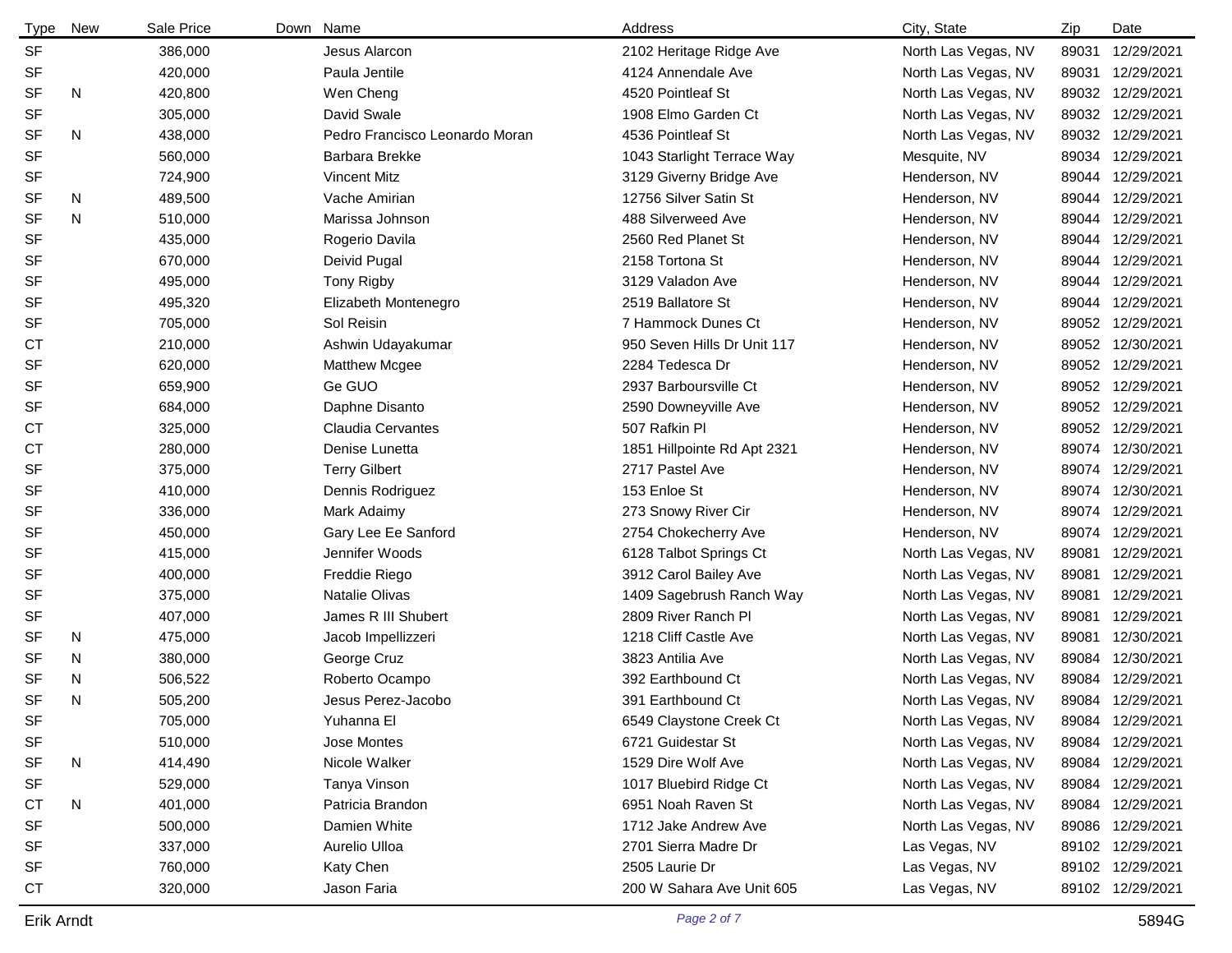| Type      | New | Sale Price | Down Name             | Address                         | City, State   | Zip   | Date             |
|-----------|-----|------------|-----------------------|---------------------------------|---------------|-------|------------------|
| <b>CT</b> |     | 229,000    | Ashutosh Bhagat       | 5155 W Tropicana Ave Unit 1186  | Las Vegas, NV |       | 89103 12/29/2021 |
| <b>CT</b> |     | 179,900    | <b>William Ning</b>   | 4161 Gannet Cir Unit 370        | Las Vegas, NV |       | 89103 12/30/2021 |
| <b>CT</b> |     | 235,200    | David Plotkin         | 5155 W Tropicana Ave Unit 2020  | Las Vegas, NV |       | 89103 12/29/2021 |
| СT        |     | 525,000    | Andre Small           | 4471 Dean Martin Dr Unit 4004   | Las Vegas, NV |       | 89103 12/30/2021 |
| <b>CT</b> |     | 215,000    | Kimberly Henderson    | 4050 Luzon Way Unit 102         | Las Vegas, NV |       | 89103 12/29/2021 |
| <b>SF</b> |     | 180,000    | Ronald Hernandez      | 4979 Ridge Dr                   | Las Vegas, NV |       | 89103 12/29/2021 |
| <b>CT</b> |     | 570,000    | Mansoo KIM            | 4471 Dean Martin Dr Unit 1107   | Las Vegas, NV |       | 89103 12/30/2021 |
| <b>CT</b> |     | 295,200    | David Plotkin         | 5155 W Tropicana Ave Unit 1075  | Las Vegas, NV |       | 89103 12/30/2021 |
| <b>SF</b> |     | 405,000    | Man LAU               | 6805 Zamora Dr                  | Las Vegas, NV |       | 89103 12/29/2021 |
| СT        |     | 245,200    | David Plotkin         | 5155 W Tropicana Ave Unit 1136  | Las Vegas, NV |       | 89103 12/29/2021 |
| <b>SF</b> |     | 390,000    | Patty Phoumiphat      | 2217 Santa Paula Dr             | Las Vegas, NV |       | 89104 12/29/2021 |
| <b>SF</b> |     | 332,000    | Patrick Harvey        | 1816 Wengert Ave                | Las Vegas, NV |       | 89104 12/30/2021 |
| <b>SF</b> |     | 165,000    | Luis Bansin           | 2120 Wengert Ave                | Las Vegas, NV | 89104 | 12/29/2021       |
| <b>SF</b> |     | 410,000    | Enileydi Zayas        | 4679 E Cleveland Ave            | Las Vegas, NV | 89104 | 12/29/2021       |
| <b>SF</b> |     | 400,000    | Cristino Santiago     | 5228 Casco Way                  | Las Vegas, NV | 89107 | 12/29/2021       |
| <b>SF</b> |     | 360,000    | Galyna Usenko         | 909 Artesia Way                 | Las Vegas, NV | 89108 | 12/29/2021       |
| <b>SF</b> |     | 317,000    | <b>Krista Norice</b>  | 5913 Reiter Ave                 | Las Vegas, NV | 89108 | 12/29/2021       |
| СT        |     | 209,000    | Henry Hung            | 2117 Willowbury Dr Unit D       | Las Vegas, NV | 89108 | 12/29/2021       |
| <b>SF</b> |     | 319,000    | Peter Ferranti        | 6724 Silvery Ave                | Las Vegas, NV | 89108 | 12/29/2021       |
| <b>CT</b> |     | 225,000    | Yasmine Smith         | 2252 Short Pine Dr              | Las Vegas, NV | 89108 | 12/29/2021       |
| <b>SF</b> |     | 280,000    | Leroy Martinez        | 2348 Valley Dr                  | Las Vegas, NV | 89108 | 12/29/2021       |
| SF        |     | 320,000    | Jose Hernandez        | 5917 W Bartlett Ave             | Las Vegas, NV | 89108 | 12/29/2021       |
| <b>CT</b> |     | 272,000    | Joel Zuniga           | 2700 Las Vegas Blvd S Unit 805  | Las Vegas, NV | 89109 | 12/29/2021       |
| <b>CT</b> |     | 380,000    | Julie CHO             | 135 E Harmon Ave #3321          | Las Vegas, NV | 89109 | 12/30/2021       |
| <b>CT</b> |     | 460,000    | Misael Lopez          | 2700 Las Vegas Blvd S Unit 1801 | Las Vegas, NV | 89109 | 12/30/2021       |
| <b>CT</b> |     | 430,000    | John Free             | 3007 Pinehurst Dr               | Las Vegas, NV | 89109 | 12/29/2021       |
| <b>SF</b> |     | 254,000    | Mayra Soria           | 4021 Butte Cir                  | Las Vegas, NV |       | 89110 12/29/2021 |
| <b>CT</b> |     | 222,500    | Son Lee               | 7255 W Sunset Rd Apt 1148       | Las Vegas, NV |       | 89113 12/29/2021 |
| <b>CT</b> |     | 261,000    | Caylen Nakamura       | 7163 S Durango Dr Unit 205      | Las Vegas, NV |       | 89113 12/29/2021 |
| <b>CT</b> |     | 217,000    | Bryan Lerda           | 8070 W Russell Rd Unit 2109     | Las Vegas, NV |       | 89113 12/29/2021 |
| <b>CT</b> |     | 259,800    | Amanda Wood           | 8985 S Durango Dr Unit 2091     | Las Vegas, NV |       | 89113 12/29/2021 |
| <b>SF</b> |     | 215,000    | <b>Susan Martinez</b> | 3503 Marquette Dr               | Las Vegas, NV |       | 89115 12/30/2021 |
| CT        |     | 210,000    | Lance Lindsey         | 2200 S Fort Apache Rd Unit 2159 | Las Vegas, NV |       | 89117 12/30/2021 |
| <b>SF</b> |     | 420,000    | Rey Galjour           | 1800 Glenwillow Dr              | Las Vegas, NV |       | 89117 12/29/2021 |
| <b>SF</b> |     | 725,000    | Nicholas Heinsohn     | 9517 Spanish Steps Ln           | Las Vegas, NV |       | 89117 12/29/2021 |
| <b>SF</b> |     | 490,000    | <b>Rvan Devev</b>     | 3041 Cloverbrook St             | Las Vegas, NV |       | 89117 12/29/2021 |
| <b>SF</b> |     | 610,000    | Yujiu Zhang           | 9601 Stoney Creek Dr            | Las Vegas, NV |       | 89117 12/29/2021 |
| <b>CT</b> |     | 215,000    | ALI HAQ               | 8600 W Charleston Blvd Apt 1040 | Las Vegas, NV |       | 89117 12/29/2021 |
| <b>CT</b> |     | 192,450    | Addisalem Temesgen    | 5225 W Reno Ave Unit 105        | Las Vegas, NV |       | 89118 12/29/2021 |
| <b>SF</b> |     | 459,000    | Thanh Le              | 7282 Gypsy Canyon Ct            | Las Vegas, NV |       | 89118 12/29/2021 |
| <b>SF</b> | N   | 466,375    | Ting-Tar WU           | 6445 Crimson Mesa Ave           | Las Vegas, NV |       | 89118 12/30/2021 |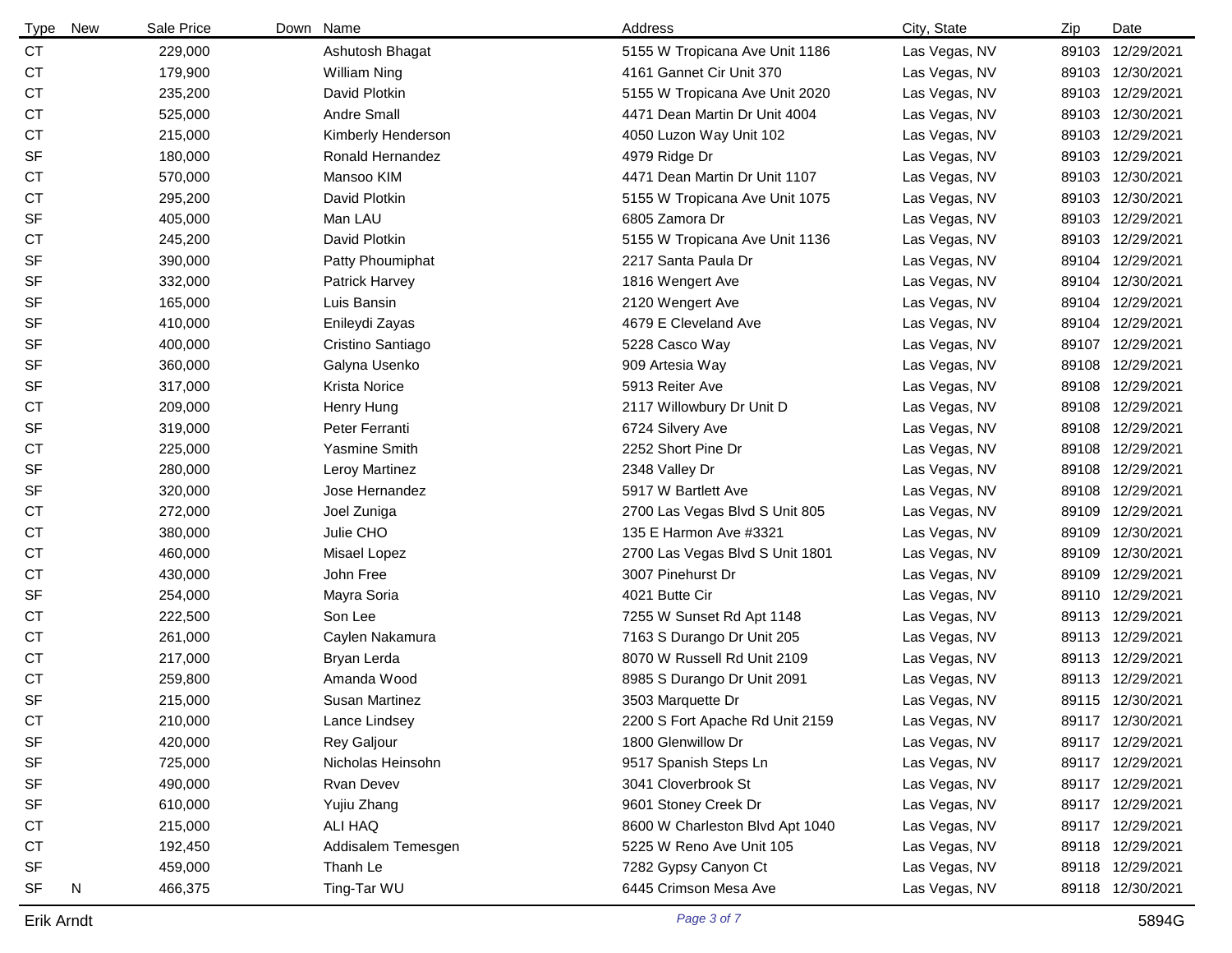| Type      | New | Sale Price | Down Name              | Address                          | City, State   | Zip   | Date             |
|-----------|-----|------------|------------------------|----------------------------------|---------------|-------|------------------|
| <b>SF</b> | N   | 464,512    | <b>SAM Htun</b>        | 7078 Ghost Hill St               | Las Vegas, NV |       | 89118 12/29/2021 |
| <b>SF</b> | N   | 477,343    | Kristofer Yee          | 7070 Ghost Hill St               | Las Vegas, NV |       | 89118 12/29/2021 |
| <b>CT</b> |     | 109,000    | Debra Denton           | 2220 Pine Breeze Ln Unit 106     | Las Vegas, NV |       | 89119 12/29/2021 |
| <b>SF</b> |     | 383,000    | Ajax Delvecki          | 5277 Lookout St                  | Las Vegas, NV |       | 89120 12/29/2021 |
| <b>CT</b> |     | 185,000    | Jason Lescarbeau       | 3125 Casey Dr Unit 102           | Las Vegas, NV |       | 89120 12/29/2021 |
| <b>SF</b> |     | 355,000    | Brandon Bajamundi      | 4186 Lucas Ave                   | Las Vegas, NV | 89120 | 12/29/2021       |
| <b>SF</b> |     | 350,000    | Ann Clark              | 4368 Powell Ave                  | Las Vegas, NV | 89121 | 12/29/2021       |
| <b>SF</b> |     | 303,000    | Daniel Rodriguez       | 4904 Pancho Villa Dr             | Las Vegas, NV | 89121 | 12/29/2021       |
| <b>SF</b> |     | 223,000    | Paul Gayou             | 3620 Taos Ln                     | Las Vegas, NV | 89121 | 12/29/2021       |
| <b>SF</b> |     | 220,000    | Paula Forrest          | 3046 LA Barca Ln                 | Las Vegas, NV |       | 89122 12/29/2021 |
| <b>SF</b> |     | 335,000    | Karla Rodriguez        | 6896 Mahogany Meadows Ave        | Las Vegas, NV |       | 89122 12/29/2021 |
| MH        |     | 170,000    | Maria Regalo           | 3671 Gulf Shores Dr              | Las Vegas, NV |       | 89122 12/29/2021 |
| <b>CT</b> |     | 340,000    | Thomas Ee Lykins       | 9639 Quick Draw Dr               | Las Vegas, NV |       | 89123 12/29/2021 |
| <b>SF</b> |     | 610,000    | Brenda Inestroza       | 223 Saxondale Ave                | Las Vegas, NV |       | 89123 12/29/2021 |
| <b>SF</b> |     | 443,000    | <b>Rees Tatge</b>      | 1035 Aspen Valley Ave            | Las Vegas, NV | 89123 | 12/29/2021       |
| <b>SF</b> |     | 475,000    | Samuel Biscoe          | 861 Sebastiani Ct                | Las Vegas, NV |       | 89123 12/29/2021 |
| <b>SF</b> |     | 775,000    | <b>Clayton Moore</b>   | 7836 VIA Mazarron St             | Las Vegas, NV |       | 89123 12/29/2021 |
| СT        |     | 315,000    | Gladys Tano            | 924 Allure Dr                    | Las Vegas, NV | 89128 | 12/29/2021       |
| <b>CT</b> |     | 215,000    | <b>Hector Sanchez</b>  | 1101 Sulphur Springs Ln Unit 202 | Las Vegas, NV |       | 89128 12/29/2021 |
| <b>SF</b> |     | 463,000    | Laurie Petroni         | 7817 Cocoa Beach Cir             | Las Vegas, NV | 89128 | 12/29/2021       |
| <b>CT</b> |     | 295,000    | Man YU Wang            | 3365 Kylemore St Unit 102        | Las Vegas, NV | 89129 | 12/29/2021       |
| <b>CT</b> | N   | 340,990    | Aqueelah Johnson       | 3743 Enchanted Sky St            | Las Vegas, NV | 89129 | 12/29/2021       |
| <b>CT</b> | N   | 340,990    | Nathaniel Coutteau     | 3739 Enchanted Sky St            | Las Vegas, NV | 89129 | 12/29/2021       |
| <b>CT</b> | N   | 340,990    | Ellen Sireci           | 3731 Enchanted Sky St            | Las Vegas, NV | 89129 | 12/30/2021       |
| <b>SF</b> |     | 670,000    | Hamed Tashakori        | 8637 Castle Hill Ave             | Las Vegas, NV | 89129 | 12/29/2021       |
| SF        |     | 517,000    | Fe Layug               | 3736 Russell Peterson Ct         | Las Vegas, NV | 89129 | 12/29/2021       |
| <b>SF</b> |     | 360,000    | He Zhang               | 10412 Timber Canyon Ave          | Las Vegas, NV | 89129 | 12/29/2021       |
| <b>CT</b> | N   | 342,490    | Anna Escalante         | 3723 Enchanted Sky St            | Las Vegas, NV | 89129 | 12/30/2021       |
| <b>SF</b> |     | 365,000    | Nickie Pipilakis       | 10537 W Gilmore Ave              | Las Vegas, NV | 89129 | 12/29/2021       |
| SF        |     | 499,000    | Deana Boes             | 5024 Tropical Glen Ct            | Las Vegas, NV |       | 89130 12/29/2021 |
| <b>SF</b> |     | 384,000    | Christa Weise          | 6008 Winter Meadow St            | Las Vegas, NV |       | 89130 12/29/2021 |
| <b>SF</b> |     | 420,000    | John Hurwitz           | 6328 Winter Valley Ct            | Las Vegas, NV |       | 89130 12/29/2021 |
| SF        | N   | 501,990    | Taposhi Swar           | 6107 Sinks Canyon Ave            | Las Vegas, NV |       | 89130 12/29/2021 |
| <b>SF</b> |     | 750,000    | Joseph Hiltner         | 7340 Fruitful Harvest Ave        | Las Vegas, NV | 89131 | 12/29/2021       |
| <b>SF</b> |     | 465,000    | Sell Gianncallo        | 8053 Desert Cloud Ave            | Las Vegas, NV | 89131 | 12/29/2021       |
| <b>CT</b> |     | 342,000    | Maria Benvenuto        | 8648 Deering Bay Dr              | Las Vegas, NV |       | 89131 12/30/2021 |
| <b>SF</b> |     | 375,000    | Roger Rothenburger     | 5012 River Splash Ave            | Las Vegas, NV | 89131 | 12/29/2021       |
| SF        |     | 525,000    | Deborah Hughes         | 7205 Royal Melbourne Dr          | Las Vegas, NV | 89131 | 12/30/2021       |
| <b>CT</b> |     | 344,900    | <b>IRA Naiditch</b>    | 9048 Starmount Dr                | Las Vegas, NV |       | 89134 12/29/2021 |
| <b>SF</b> |     | 465,000    | Robert Barron          | 2725 Childress Dr                | Las Vegas, NV |       | 89134 12/30/2021 |
| <b>SF</b> |     | 720,000    | William H Ee Ortenberg | 10733 Paradise Point Dr          | Las Vegas, NV |       | 89134 12/29/2021 |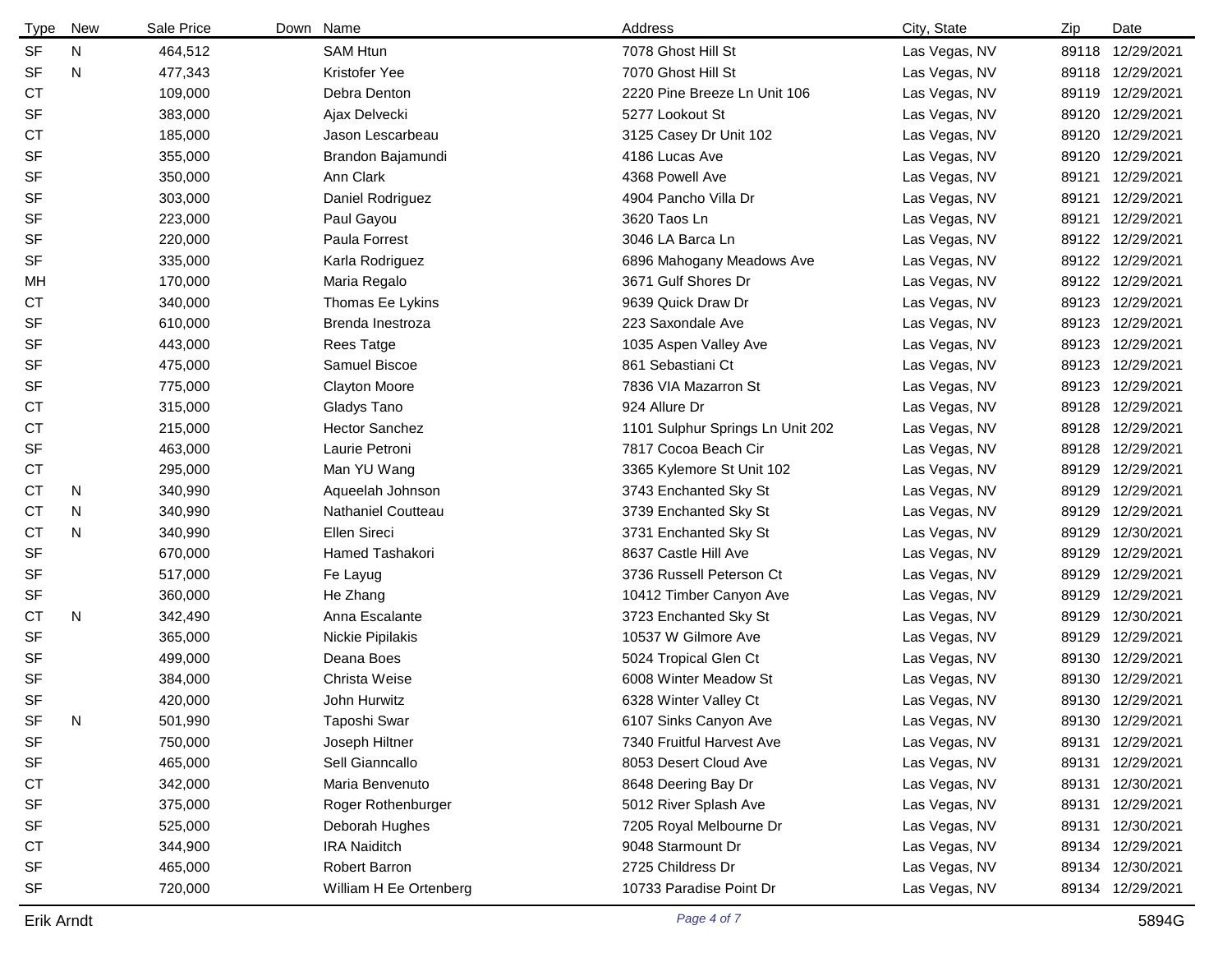| <b>Type</b> | <b>New</b> | Sale Price | Down Name                  | Address                      | City, State   | Zip   | Date             |
|-------------|------------|------------|----------------------------|------------------------------|---------------|-------|------------------|
| <b>SF</b>   |            | 625,000    | Rita Cangialosi            | 9033 Starmount Dr            | Las Vegas, NV |       | 89134 12/29/2021 |
| <b>CT</b>   |            | 321,000    | Catharina Sutherland       | 2135 Hallston St             | Las Vegas, NV |       | 89134 12/29/2021 |
| <b>SF</b>   |            | 440,000    | George H III Ee Weatherbe  | 2605 Hope Forest Dr          | Las Vegas, NV |       | 89134 12/29/2021 |
| <b>SF</b>   |            | 361,250    | John Michalik              | 9037 Villa Ridge Dr          | Las Vegas, NV |       | 89134 12/29/2021 |
| <b>CT</b>   |            | 575,000    | Keith Semchuk              | 1254 Venue St Unit 103       | Las Vegas, NV |       | 89135 12/30/2021 |
| <b>SF</b>   |            | 435,000    | <b>Walter Brimm</b>        | 10385 Bayhead Beach Ave      | Las Vegas, NV | 89135 | 12/29/2021       |
| <b>SF</b>   |            | 325,000    | Marina Ee Jezzini          | 2712 Sweet Willow Ln         | Las Vegas, NV | 89135 | 12/29/2021       |
| <b>SF</b>   |            | 2,480,000  | Laura E Ee Weiss           | 2068 Orchard Mist St         | Las Vegas, NV |       | 89135 12/30/2021 |
| <b>CT</b>   |            | 595,000    | Eric Bresnahan             | 11393 Gravitation Dr         | Las Vegas, NV |       | 89135 12/29/2021 |
| <b>SF</b>   |            | 465,000    | Ben Anthony Joseph Rossini | 10483 Lilac Tree Ave         | Las Vegas, NV | 89135 | 12/29/2021       |
| <b>SF</b>   |            | 1,100,000  | <b>Patrick Kearns</b>      | 11140 Red Yucca Dr           | Las Vegas, NV | 89138 | 12/30/2021       |
| <b>SF</b>   | N          | 592,370    | Qiaofang CAO               | 12442 Foxtail Run Ave        | Las Vegas, NV |       | 89138 12/30/2021 |
| <b>SF</b>   |            | 835,000    | Timoteo Moreno             | 12273 Terrace Verde Ave      | Las Vegas, NV | 89138 | 12/29/2021       |
| <b>SF</b>   |            | 650,000    | Patrick Javaheri           | 11216 Hedgemont Ave          | Las Vegas, NV | 89138 | 12/29/2021       |
| <b>SF</b>   |            | 764,000    | Joseph John Ee Guzik       | 12266 Bluebird Canyon Pl     | Las Vegas, NV | 89138 | 12/30/2021       |
| <b>SF</b>   |            | 365,000    | David Wang                 | 5079 Penryn Ct               | Las Vegas, NV | 89139 | 12/29/2021       |
| <b>SF</b>   |            | 376,000    | Pierre Sotomayor           | 6641 Topley Pike Ave         | Las Vegas, NV |       | 89139 12/29/2021 |
| <b>SF</b>   |            | 320,000    | Joshua Garcia              | 6290 Peneplain Ave           | Las Vegas, NV | 89139 | 12/29/2021       |
| <b>SF</b>   |            | 326,000    | Bryan Inocencio            | 6717 Burbage Ave             | Las Vegas, NV |       | 89139 12/29/2021 |
| SF          |            | 499,999    | Anthony Chen               | 8329 Lavender Jade Ct        | Las Vegas, NV |       | 89139 12/29/2021 |
| <b>SF</b>   |            | 385,000    | Eyauel Gurmu               | 3418 Palio Ave               | Las Vegas, NV | 89141 | 12/30/2021       |
| <b>SF</b>   |            | 485,000    | AI lensen                  | 5562 Perry Creek St          | Las Vegas, NV | 89141 | 12/30/2021       |
| <b>SF</b>   |            | 240,000    | <b>Braulio Osorio</b>      | 1432 Crossdale Ave           | Las Vegas, NV |       | 89142 12/29/2021 |
| <b>SF</b>   |            | 1,137,500  | Richard M Ee Green         | 1501 Saintsbury Dr           | Las Vegas, NV |       | 89144 12/29/2021 |
| <b>SF</b>   |            | 1,815,000  | <b>Steve Harrold</b>       | 209 N Royal Ascot Dr         | Las Vegas, NV |       | 89144 12/29/2021 |
| SF          |            | 385,000    | Jose Trinidad              | 7908 Redbutte Ave            | Las Vegas, NV |       | 89145 12/29/2021 |
| <b>SF</b>   |            | 390,000    | <b>Ervin Ramirez</b>       | 8428 Dunphy Ct               | Las Vegas, NV |       | 89145 12/30/2021 |
| <b>SF</b>   |            | 1,100,000  | <b>Greg Gaffney</b>        | 9413 Queen Charlotte Dr      | Las Vegas, NV |       | 89145 12/29/2021 |
| <b>CT</b>   |            | 285,000    | Marcia Sheveland           | 7835 Settlers Ridge Ln       | Las Vegas, NV |       | 89145 12/29/2021 |
| <b>CT</b>   |            | 220,000    | Joshua Brooks              | 8452 Boseck Dr Unit 201      | Las Vegas, NV |       | 89145 12/29/2021 |
| <b>CT</b>   |            | 202,500    | Juan Carlos Acosta Pelaez  | 4867 Woodlake Ave            | Las Vegas, NV |       | 89147 12/29/2021 |
| <b>CT</b>   |            | 228,000    | <b>Brad Balduf</b>         | 7885 W Flamingo Rd Unit 1012 | Las Vegas, NV |       | 89147 12/29/2021 |
| SF          |            | 615,000    | Sedefin Zenuni             | 8852 LA Manga Ave            | Las Vegas, NV |       | 89147 12/29/2021 |
| <b>SF</b>   |            | 525,000    | <b>Brett Murio</b>         | 8907 Sanibel Shore Ave       | Las Vegas, NV |       | 89147 12/29/2021 |
| СT          |            | 170,000    | William Lambermont         | 7885 W Flamingo Rd Unit 1144 | Las Vegas, NV |       | 89147 12/29/2021 |
| <b>CT</b>   |            | 205,000    | Lisa Jin Xing LI Wong      | 8101 W Flamingo Rd Unit 1071 | Las Vegas, NV |       | 89147 12/29/2021 |
| <b>SF</b>   |            | 475,000    | Chukwuemeka Iroha          | 262 Soggy Ruff Way           | Las Vegas, NV |       | 89148 12/29/2021 |
| SF          |            | 538,000    | Yuqi OU                    | 7437 Rainford St             | Las Vegas, NV |       | 89148 12/29/2021 |
| <b>SF</b>   |            | 420,000    | Hellen Hoang               | 9091 Cedar Door Ave          | Las Vegas, NV |       | 89148 12/30/2021 |
| <b>SF</b>   |            | 515,000    | Liridon Emini              | 6329 Whispering Creek St     | Las Vegas, NV |       | 89148 12/29/2021 |
| <b>SF</b>   |            | 462,000    | Laura Saucedo              | 7177 Tawny Mill St           | Las Vegas, NV |       | 89148 12/29/2021 |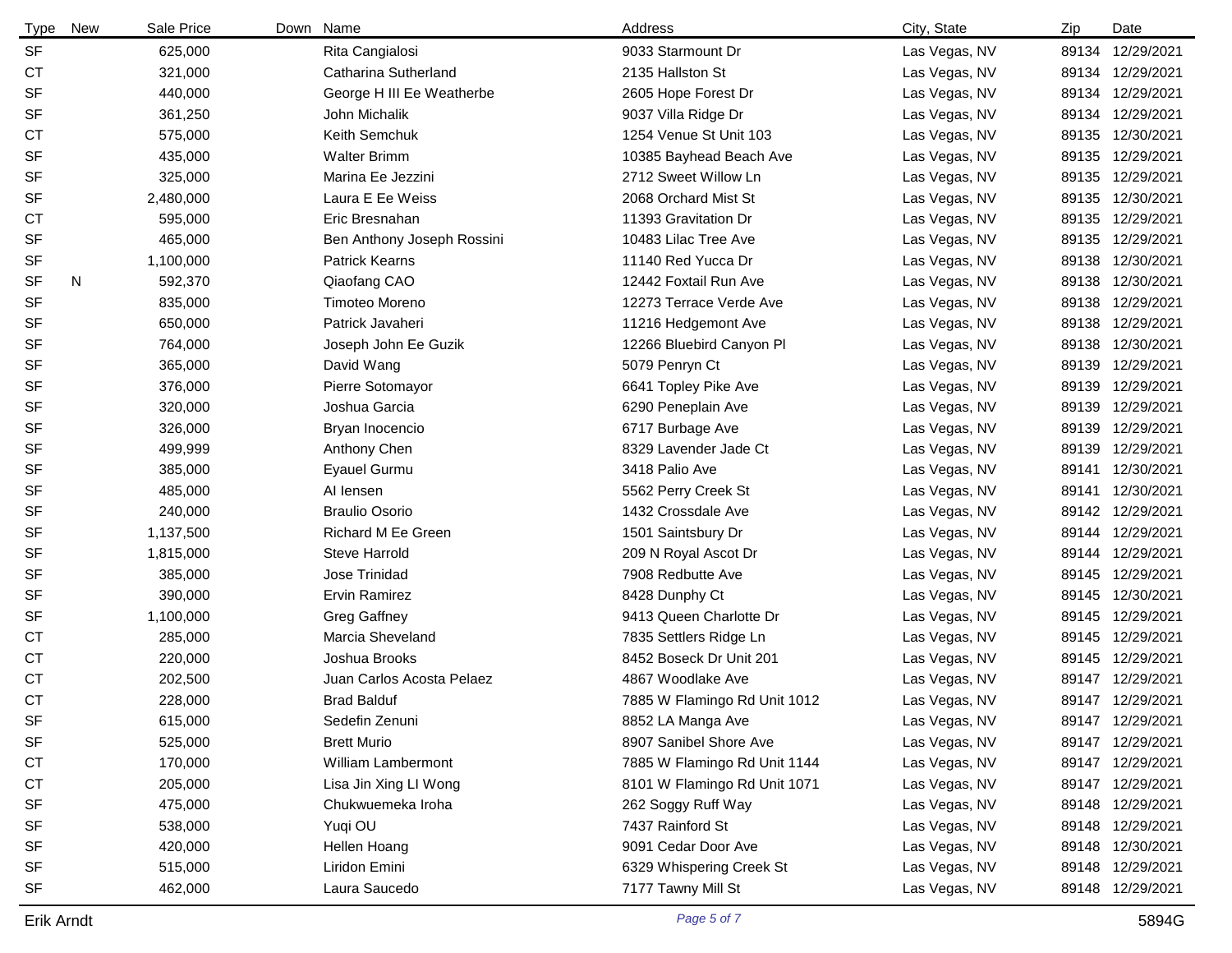| Type      | <b>New</b> | Sale Price | Down Name                   | Address                            | City, State   | Zip   | Date             |
|-----------|------------|------------|-----------------------------|------------------------------------|---------------|-------|------------------|
| <b>SF</b> |            | 397,500    | <b>Matthew Aguirre</b>      | 8980 Ellenbrook St                 | Las Vegas, NV |       | 89148 12/29/2021 |
| <b>SF</b> |            | 1,625,000  | David Ee Williams           | 10150 Copper Edge Rd               | Las Vegas, NV |       | 89148 12/29/2021 |
| <b>SF</b> |            | 570,000    | George LAI                  | 6194 Barby Cove St                 | Las Vegas, NV |       | 89148 12/29/2021 |
| <b>SF</b> |            | 530,000    | Corey T Ee Nyman            | 10085 W Mesa Vista Ave             | Las Vegas, NV |       | 89148 12/30/2021 |
| <b>SF</b> | N          | 503,481    | Sookjin HA                  | 8619 Nichols Ave                   | Las Vegas, NV | 89148 | 12/30/2021       |
| <b>SF</b> |            | 328,000    | Derick LUU                  | 9048 Tailor Made Ave               | Las Vegas, NV |       | 89149 12/29/2021 |
| <b>SF</b> |            | 565,000    | Richard Craig Ee Brown      | 7900 Aspect Way                    | Las Vegas, NV |       | 89149 12/30/2021 |
| <b>SF</b> |            | 320,000    | <b>Herbert Huang</b>        | 8937 David Allen Ct                | Las Vegas, NV |       | 89149 12/29/2021 |
| <b>SF</b> |            | 360,000    | Kanathip Meechudhone        | 9049 Pinion Juniper Ct             | Las Vegas, NV |       | 89149 12/29/2021 |
| <b>SF</b> |            | 443,000    | Nathan Arnold               | 8931 Snowtrack Ave                 | Las Vegas, NV |       | 89149 12/29/2021 |
| <b>SF</b> |            | 435,000    | <b>Walter Shearer</b>       | 500 S Grand Central Pkwy           | Las Vegas, NV |       | 89155 12/30/2021 |
| <b>SF</b> | N          | 397,222    | Benhur John Maranan Manan   | 6800 Chargehand Ave                | Las Vegas, NV |       | 89156 12/29/2021 |
| <b>SF</b> | N          | 537,000    | Eric Troska                 | 10725 Edgestone Ave                | Las Vegas, NV |       | 89166 12/30/2021 |
| SF        |            | 441,000    | Randy Hopp                  | 9325 Bright Blue Sky Ave           | Las Vegas, NV |       | 89166 12/30/2021 |
| <b>SF</b> | N          | 490,000    | Danielle Hardy              | 10201 Skye Camp Dr                 | Las Vegas, NV |       | 89166 12/29/2021 |
| <b>SF</b> |            | 660,000    | Vasilis Karapanayiotis      | 8256 Skye Blue St                  | Las Vegas, NV |       | 89166 12/29/2021 |
| <b>SF</b> | N.         | 470,000    | Mark Birns                  | 8105 Rams Collide St               | Las Vegas, NV |       | 89166 12/30/2021 |
| <b>SF</b> |            | 456,000    | Mark Birns                  | 10541 Kennedy Peak Ln              | Las Vegas, NV |       | 89166 12/30/2021 |
| SF        |            | 406,000    | Jennifer Biemick            | 10738 Crosley Field Ave            | Las Vegas, NV |       | 89166 12/29/2021 |
| СT        |            | 232,500    | Bryan Lerda                 | 8250 N Grand Canyon Dr Unit 2088   | Las Vegas, NV |       | 89166 12/29/2021 |
| <b>CT</b> |            | 152,000    | Nathan Higham               | 211 E Flamingo Rd # 614            | Las Vegas, NV |       | 89169 12/29/2021 |
| <b>SF</b> |            | 400,000    | <b>Bernard Santos</b>       | 8916 TOM Noon Ave                  | Las Vegas, NV |       | 89178 12/29/2021 |
| <b>CT</b> |            | 325,000    | <b>Neely Pinnock</b>        | 8654 Traveling Breeze Ave Unit 103 | Las Vegas, NV |       | 89178 12/29/2021 |
| <b>SF</b> | N          | 455,184    | Arlene Padilla              | 9695 Preston Hill St               | Las Vegas, NV |       | 89178 12/29/2021 |
| <b>CT</b> |            | 425,000    | Maria Velez                 | 7831 Peshtigo St                   | Las Vegas, NV |       | 89178 12/29/2021 |
| <b>SF</b> |            | 727,500    | John Flanagan               | 9651 Aqua Harbor Way               | Las Vegas, NV |       | 89178 12/29/2021 |
| <b>SF</b> |            | 438,000    | Aileen Jin                  | 1367 Balsam Mist Ave               | Las Vegas, NV |       | 89183 12/30/2021 |
| <b>CT</b> | N          | 290,990    | <b>Christian Ruiz</b>       | 12283 Radiant Sunrise Rd Unit 3    | Las Vegas, NV |       | 89183 12/29/2021 |
| <b>CT</b> | N          | 336,990    | <b>Justin Foss</b>          | 2826 Cerulean Stars Ln Unit 4      | Las Vegas, NV |       | 89183 12/29/2021 |
| <b>CT</b> | N          | 355,990    | Tisha Corleone              | 12229 Harvest Sky Way Unit 3       | Las Vegas, NV |       | 89183 12/29/2021 |
| <b>CT</b> | N          | 385,990    | Rolly John Christian Lacap  | 12229 Harvest Sky Way Unit 6       | Las Vegas, NV |       | 89183 12/29/2021 |
| <b>CT</b> | N          | 291,990    | <b>Tara Statler</b>         | 12283 Radiant Sunrise Rd Unit 4    | Las Vegas, NV |       | 89183 12/29/2021 |
| CT        | N          | 352,990    | Ashley Loughary             | 12213 Harvest Sky Way Unit 3       | Las Vegas, NV |       | 89183 12/29/2021 |
| <b>CT</b> | N          | 339,990    | <b>Bruce Gitt</b>           | 2846 Cerulean Stars Ln Unit 1      | Las Vegas, NV |       | 89183 12/29/2021 |
| <b>CT</b> | N          | 348,990    | Frania Ibarra               | 12267 Harvest Sky Way Unit 2       | Las Vegas, NV |       | 89183 12/29/2021 |
| <b>CT</b> | N          | 306,990    | Janice Chester              | 12268 Desert Light Rd Unit 3       | Las Vegas, NV |       | 89183 12/29/2021 |
| СT        | N          | 290,990    | Jeffery Thomson             | 12283 Radiant Sunrise Rd Unit 2    | Las Vegas, NV |       | 89183 12/29/2021 |
| <b>SF</b> |            | 484,500    | Joseph Wills                | 11724 Elianto St                   | Las Vegas, NV |       | 89183 12/29/2021 |
| СT        | N          | 306,990    | <b>Bhuvanesh Prembabu</b>   | 12265 Glass Desert Rd Unit 2       | Las Vegas, NV |       | 89183 12/29/2021 |
| <b>CT</b> | N          | 306,990    | David Eduardo Perez Viveros | 12265 Glass Desert Rd Unit 3       | Las Vegas, NV |       | 89183 12/29/2021 |
| <b>CT</b> | N          | 320,990    | Jozette Ducosin-Cambia      | 12288 Desert Light Rd Unit 4       | Las Vegas, NV |       | 89183 12/29/2021 |